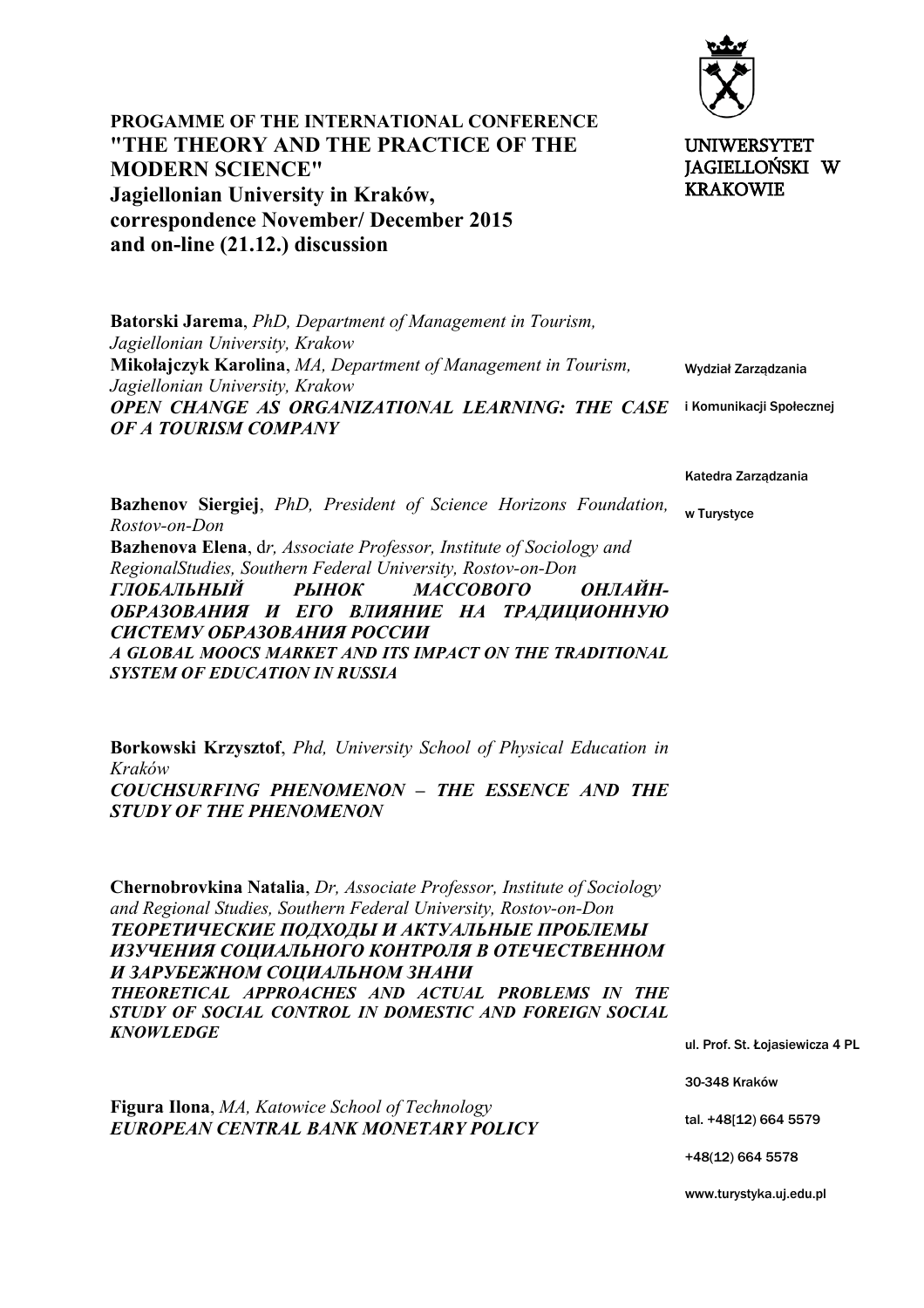**Grabińska Ewa**, *Dr, Department of Management in Tourism, Jagiellonian University, Krakow SCIENCE OR PRACTICE? – POT'S TRAININGS ON THE TOURISM MARKET*

**Kaczmarska Anna**, *Doctor of Economics, University of Occupational Safety Management in Katowice THE DEVELOPMENT OF ECOTOURISM IN POLAND - THEORY AND PRACTICE*



*Jagiellonian University, Krakow APPLICATION OF DIGITAL PLATFORMS SUPPORTING CREATION OF A LOCAL E-ENVIRONMENT FOR NETWORKING. A POLISH TOURIST BUSINESS CASE STUDY*

**Kopera Sebastian**, *Dr, Department of Management in Tourism,*

**Marakova Vanda**, *Doc., Ing., PhD, Associate Professor, Faculty of Economics of Matej Bel University in Banska Bystrica*  **Wszendybyl-Skulska Ewa**, *PhD, Associate Professor, Department of Management in Tourism, Jagiellonian University, Krakow INFLUENCE OF CRS ON COMPETITIVENESS OF TOURISM BUSINESSES*

**Paszkowska-Wilk Anna**, *MA, Institute of Slavonic Philology, Silesian University in Katowice КУЛЬТУРНЫЙ ТРАНСФЕР В КИНОПЕРЕВОДЕ CULTURAL TRANSFER IN THE CINEMA TRANSLATION*

ГРАЖДАНСКОГО ПРАВА (НА МАТЕРИАЛЕ ПОЛЬСКОГО И ul. Prof. St. Łojasiewicza 4 PL GENRE COMPETENCE AND THE TRANSLATION OF KINDS OF THE 30-348 Kraków tal. +48[12) 664 5579 **Podstawska Anna**, *MA, Institute of Slavonic Philology, Silesian University in Katowice ЖАНРОВАЯ КОМПЕТЕНЦИЯ И ПЕРЕВОД ЖАНРОВ РУССКОГО ЯЗЫКОВ) CITIZENSHIP RIGHT (ON MATERIAL POLISH AND RUSSIAN OF LANGUAGE)*

+48(12) 664 5578

www.turystyka.uj.edu.pl



UNIWERSYTET JAGIELLOŃSKI W KRAKOWIE

Wydział Zarządzania

i Komunikacji Społecznej

Katedra Zarządzania

w Turystyce